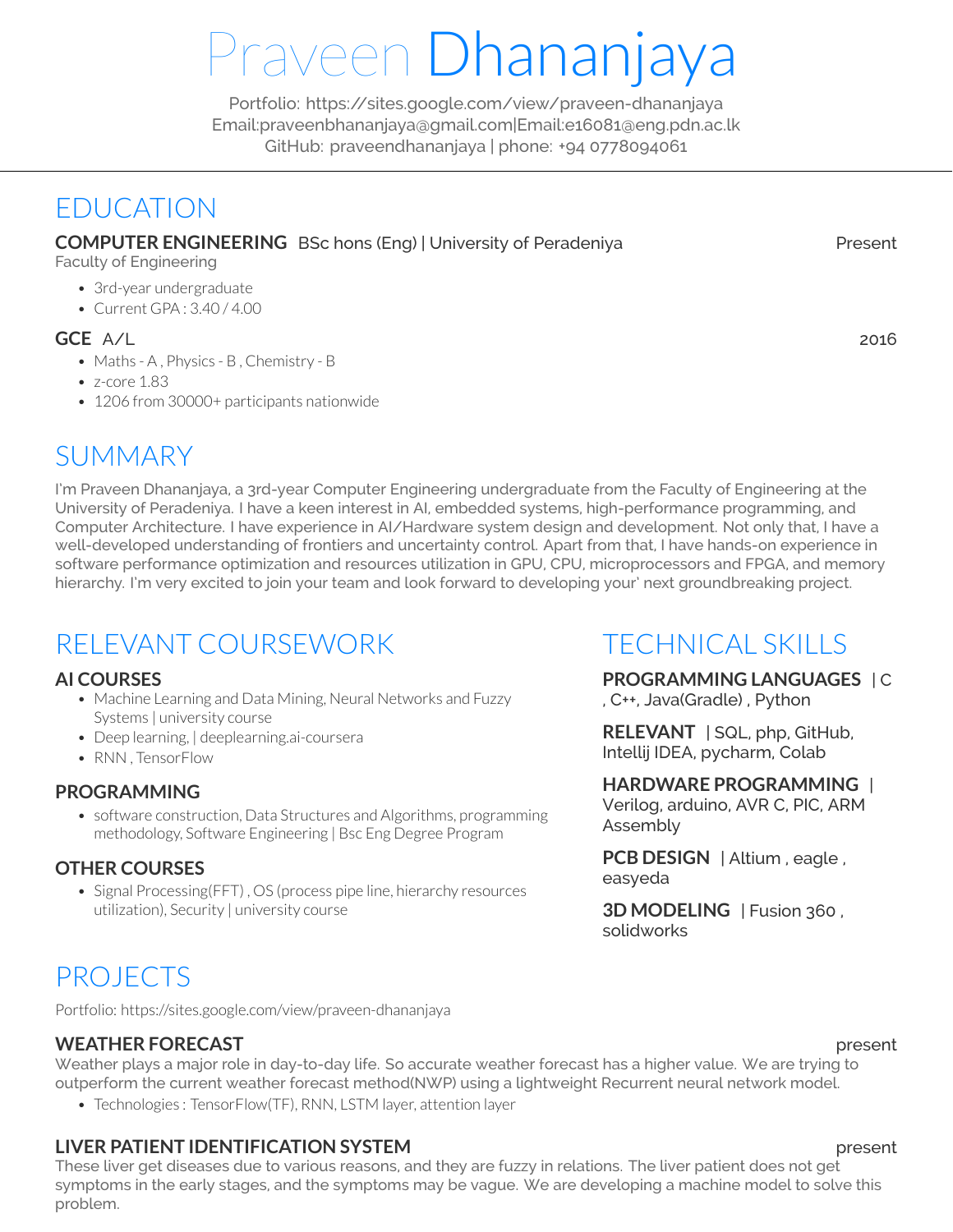• Technologies : python, tensor-flow

- Technologies : Garbage In Garbage out, Occam's Razor, PSO feature extraction, RANDOM FOREST(RF), SUPPORT VECTOR MACHINE (SVM) , Multilayer Perceptron (MLP), SMOTE , cross validation, Regularization L1, L2
- Colab: [https://colab.research.google.com/drive/1mNpaoqGSqnncNlxwPdsL\\_Ks\\_b1cn\\_3v\\_usp=sharing](https://colab.research.google.com/drive/1mNpaoqGSqnncNlxwPdsL_Ks_b1cn_3v_?usp=sharing)
- Project [Proposal:](https://docs.google.com/document/d/1gmkr3Zk6c73GIBAXvno4e2rnpemJlmiZRz9w6iyu7oY/edit?usp=sharing) <https://docs.google.com/document/d/1gmkr3Zk6c73GIBAXvno4e2rnpemJlmiZRz9w6iyu7oY/edit?usp=sharing>

### **SMART WAREHOUSE MANAGEMENT SYSTEM** 2021

This is a fully automated warehouse management system using agvs and robotic arms. This system is able to support shopping websites while preparing customer orders autonomously.

- Technologies : circuit design, AVR C and Arduino, multitasking(real-time scheduling) and interrupt, active filters, encryption schemes(fernet and ect), Mysql, mqtt, AWS server
- <https://github.com/cepdnaclk/e16-3yp-smart-pharmaceutical-warehousing>

### **8-BIT SINGLE-CYCLE CPU** 2020

8-bit single-cycle CPU based on Harvard architecture which uses a 32-bit instruction word. This CPU is able to execute most algorithms.

- Technologies : Verilog, Harvard architecture, pipelining mechanisms , memory hierarchy(direct-mapped cache), custom assembler
- github: <https://github.com/praveendhananjaya/CPU-8-bit-FPGA->

### **8 BIT COMPUTER SAP-1** 2020

This is a common bus architecture (SAP-1) computer. It can compute simple algorithms. For this implementation, I designed and developed a custom PCB and microinstruction set.

- Technologies : VSAP-1 architecture, circuit design, custom assembler
- github: <https://github.com/praveendhananjaya/CPU-8-bit-common-bus>

### **MICRO-MOUSE** 2019

develop a robot that can approach the destination of a maze.Real-time operation using interrupts and super loop approach.

- Technologies : custom PCB, Arduino and C flood fill algorithm A\* algorithm, active filters, superloop programming architecture
- github: <https://github.com/praveendhananjaya/micro-mouse>

### **LANDSLIDE MONITORING SYSTEM** 2018

This is low budget Land slide monitoring system. This system is capable to detect and monitor the land side and land behavior.

• Technologies : flexible piezoelectric sensor and single analyse, active filters, pattern recognition, UDP communication using WiFi network superloop programming architecture

### **HOSPITAL MANAGEMENT SYSTEM** 2020

This system is able to manage hospital resources without starving the services. While handling all the cashiers' workers. Ex:- billing and recording.

- Technologies : MySQL, HTML, PHP
- github: <https://github.com/praveendhananjaya/hospital-managment-system>

### **FRACTAL VISUALIZER** 2020

JAVA OOP base multithreading programme.Fractal Visualizer is java based program and calculates 640000 mandelbrot or Julia fractal within seconds. In order to maximize the performance, the master thread creates a job bank with 400 entries and continuously feeds. And these jobs are processed by CPUs. As a result, both CPUs and jobs aren't starving without resources.

- Technologies : Java OOP, Witch is accelerated by tiled base multi threading
- github: <https://github.com/praveendhananjaya/Fractals>

### **SURVEILLANCE CAMERA SYSTEM** 2020

Suspicious activity tracking. ex:- Face covers , Abandoned packages , suspicious object , unauthorized people